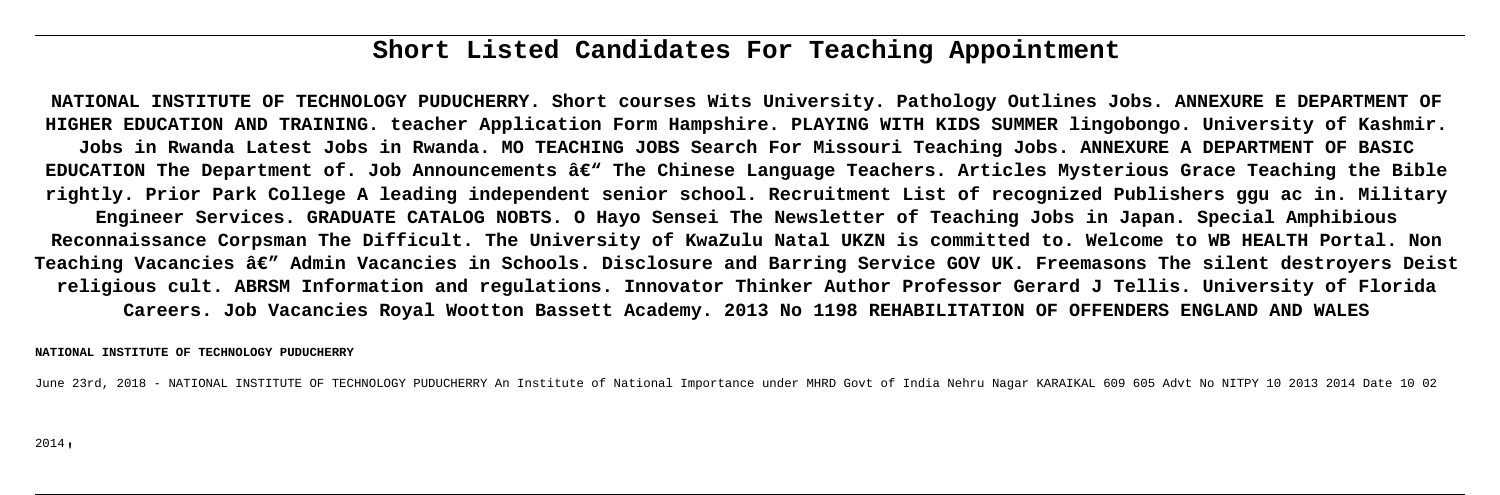'**short courses wits university**

**june 24th, 2018 - start main page content home study at wits short courses short courses and part time studies at wits wits offers a wide array of short courses part time and online study options across a broad spectrum of disciplines**'

'**pathology outlines jobs**

june 23rd, 2018 - advertise your pathologist ph d or related positions with us where pathologists look for jobs this page has 45 000 monthly pageviews and currently has 324 active job ads,

'**ANNEXURE E DEPARTMENT OF HIGHER EDUCATION AND TRAINING**

JUNE 22ND, 2018 - 15 ANNEXURE E DEPARTMENT OF HIGHER EDUCATION AND TRAINING OTHER POST 93 13 ASSISTANT DIRECTOR HUMAN RESOURCES REF NO GTVETC 32 10 2017 SALARY R334 545 PER ANNUM LEVEL  $09'$ 

'**teacher application form hampshire**

**june 23rd, 2018 - if part time appointment references will be sought on short listed candidates and previous employers may be national college of teaching and**'

'**PLAYING WITH KIDS SUMMER lingobongo**

June 24th, 2018 - PRE NURSERY TEACHER POSITION British School Las Rozas is seeking a motivated and experienced nursery teacher To start on July or September The school follows the British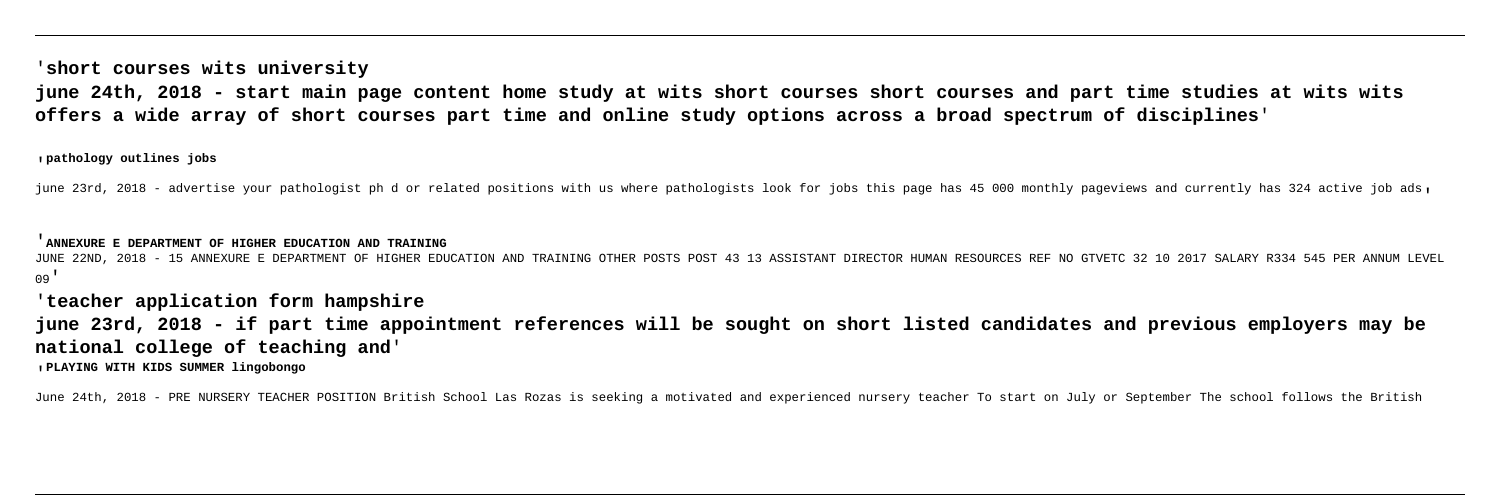## ''**UNIVERSITY OF KASHMIR**

# $\sigma$ UNIOR assistant PPGD popiding UNIOR tassistant tarabic typist PGD ad 2 Advertised vide advertisement notice no 01 of 2017 dated 17 07 **JUNE 23RD, 2018 - ADVERTISMENT NOTICE 02 OF 2018 NOTIFICATION FOR ALL THE CONCERNED CANDIDATES WHO HAVE APPLIED FOR THE POSTS OF 2017**'

### '**Jobs In Rwanda Latest Jobs In Rwanda**

June 24th, 2018 - Rwanda Jobs Portal That Matches Job Seekers With Available Job Search And Employment Opportunities In Rwanda'

### '**MO TEACHING JOBS Search For Missouri Teaching Jobs**

June 23rd, 2018 - Welcome to Missouri Teaching JOBS This site has been developed to facilitate online posting of available job openings and for online submission of job applications for teaching jobs available in the State of Missouri'

## '**annexure a department of basic education the department of**

june 23rd, 2018 - 3 annexure a department of basic education the department of basic education is committed to providing equal opportunities and practising affirmative''**Job Announcements â€" The Chinese Language Teachers** June 23rd, 2018 - About General Information The Chinese Language Teachers Association Inc CLTA is a professional organization devoted exclusively to the study of Chinese language culture and pedagogy''**Articles Mysterious Grace Teaching the Bible rightly** June 21st, 2018 - Goodness Nearly a year has passed since the last entry was posted It's a good thing the Word of God is eternal and unwavering not like we humans''**PRIOR PARK COLLEGE A LEADING INDEPENDENT SENIOR SCHOOL**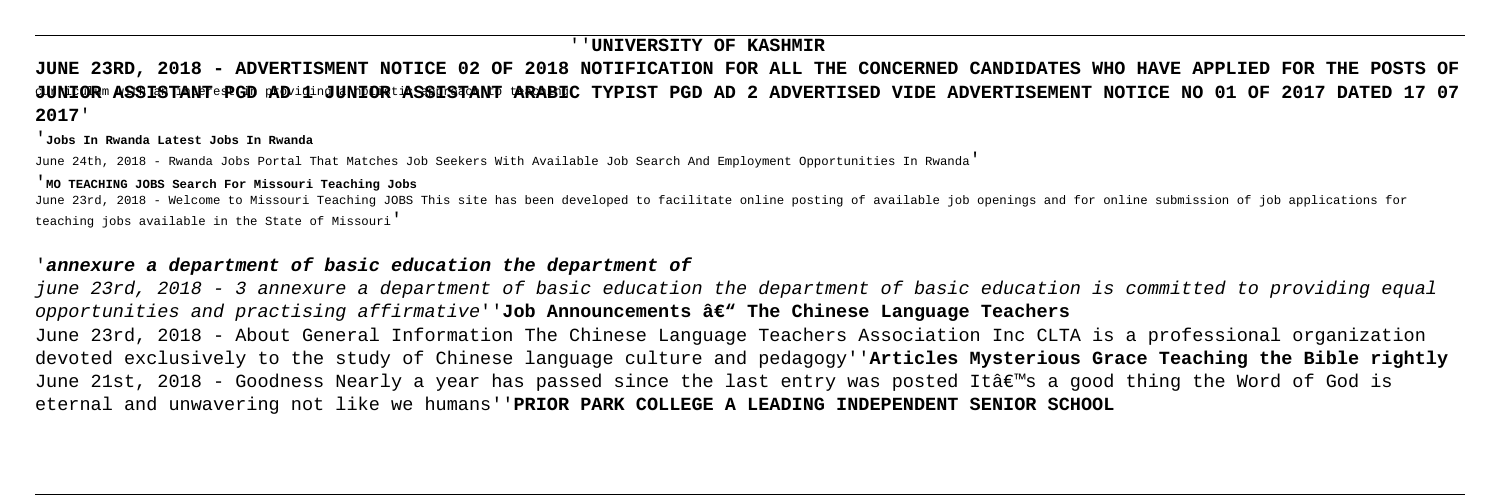# **JUNE 23RD, 2018 - PRIOR PARK COLLEGE ONE OF THE UK S LARGEST CO EDUCATIONAL CATHOLIC INDEPENDENT SENIOR SCHOOLS SET IN A BREATHTAKING LOCATION OVERLOOKING THE WORLD HERITAGE CITY OF BATH**''**RECRUITMENT LIST OF RECOGNIZED PUBLISHERS GGU AC IN** JUNE 22ND, 2018 - SNO RECRUITMENT TEACHING 01 ADVERTISEMENT FOR WALK IN INTERVIEW FOR APPOINTMENT AS ASSISTANT PROFESSOR ON PURELY TEMPORARY BASIS FOR ACADEMIC SESSION 2018 19 05 06 18'

### '**military engineer services**

june 23rd, 2018 - jun 04 18 at least 48 migrants died after their boat capsized off the eastern coast of tunisia the tunisian more jun 04 18 first lady melania trump isn't joining her

husband at the  $q7$  summit in quebec this week or.

# '**GRADUATE CATALOG NOBTS**

**June 23rd, 2018 - 4 INTRODUCTION Denominational Affiliation and Support New Orleans Baptist Theological Seminary is an entity of the Southern Baptist Convention and is given significant funding by the Cooperative**''**O Hayo Sensei The Newsletter of Teaching Jobs in Japan**

June 24th, 2018 - O Hayo Sensei a free twice monthly newsletter is the world s oldest and largest jobs in japan publication Each issue of O Hayo Sensei researches and lists 100 currently available teaching and other English language related p' '**special amphibious reconnaissance corpsman the difficult**

july 27th, 2016 - special thanks to anthony bunkley sarc and chris naeyaert sarc for their work in compiling the information in this article it is mid summer in the,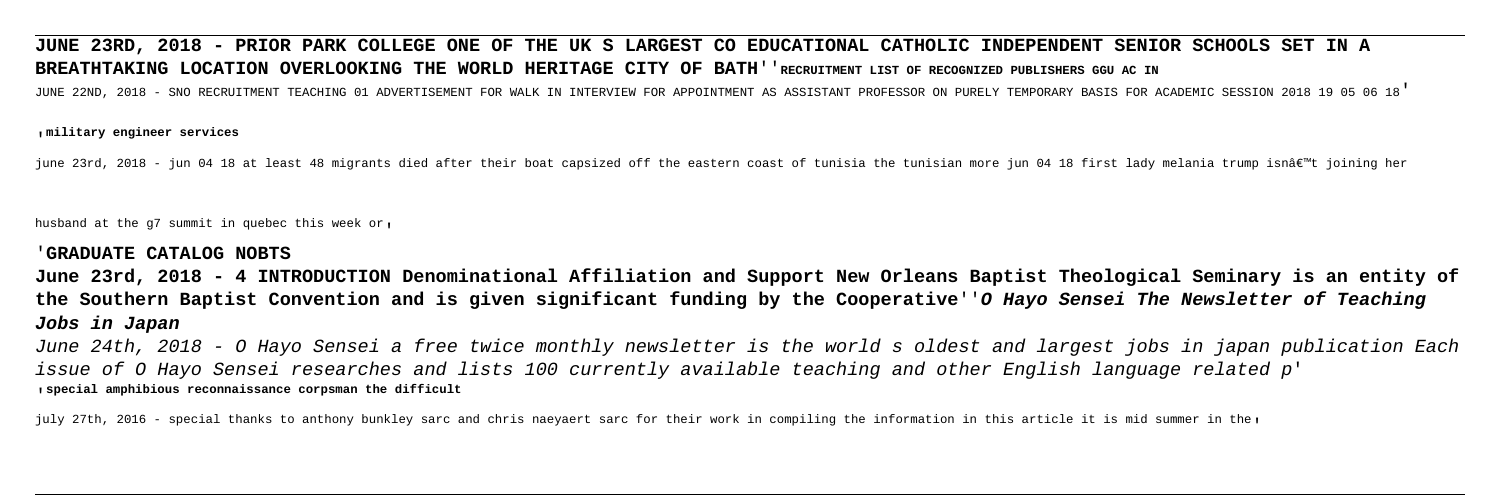### '**The University of KwaZulu Natal UKZN is committed to**

June 20th, 2018 - The University of KwaZulu Natal UKZN is committed to Employment Equity COLLEGE OF LAW AND MANAGEMENT STUDIES RE ADVERTISEMENT SCHOOL OF MANAGEMENT INFORMATION TECHNOLOGY AND

### GOVERNANCE'

## '**Welcome to WB HEALTH Portal**

Regarding selection of district level trainer for orientation of ASHAs ANMs to the potentials of Ayush with respect to general wellness and preventive health care including prevention of diabetes mellitus''Non Teaching Vacancies â€" Admin Vacancies In **Schools**

June 24th, 2018 - Non Teaching Vacancies â€" Admin Reading Maintained Academy And Free Schools'

JUNE 22ND, 2018 - UNITED GRAND LODGE COMPLETE TEXTS OF MASONIC RITUALS THREE CRAFT DEGREES AND ROYAL ARCH THE FOLLOWING RITUALS ARE COPIED DIRECTLY FROM THE SMALL BLACK CRAFT AND RED ROYAL ARCH BOOKS OF MASONIC RITUAL GIVEN TO CANDIDATES''**ABRSM Information And Regulations**

### '**Disclosure and Barring Service GOV UK**

June 4th, 2018 - The Disclosure and Barring Service DBS helps employers make safer recruitment decisions and prevent unsuitable people from working with vulnerable groups including children

### '**FREEMASONS THE SILENT DESTROYERS DEIST RELIGIOUS CULT**